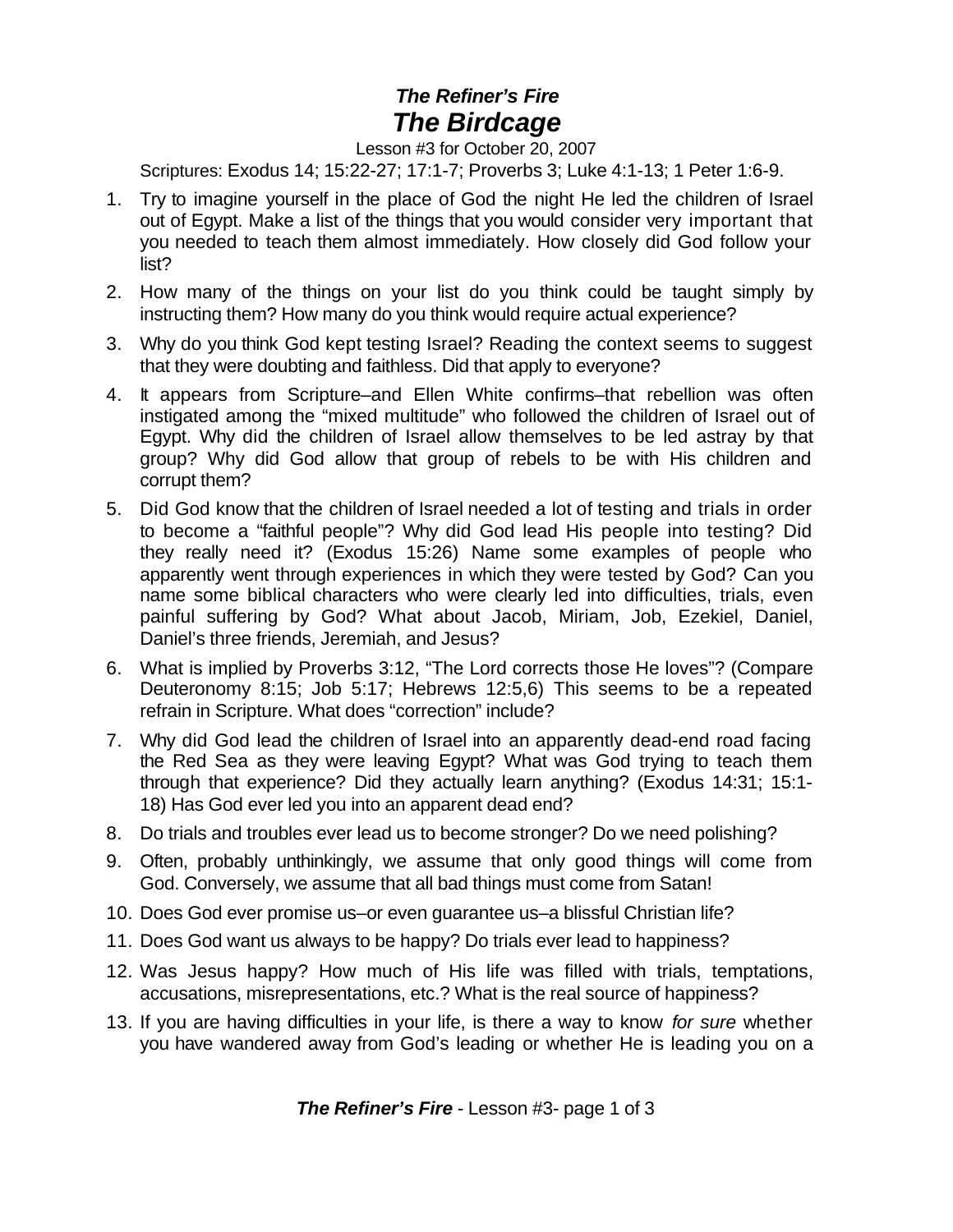"detour"?

- 14. Have you ever been through a difficult trial and come out a better Christian on the other end?
- 15. Think back over the experiences of the children of Israel in the wilderness. Why do you think God generously supplied water and food most of the time but on a few occasions did not? Didn't they really need food and water? Those are not luxury items! What was God trying to teach them through those experiences? If you had been among them, would you have questioned whether or not God was guiding? The pillar of cloud and the pillar of fire was still ahead of them!
- 16. Review Luke 4:1-13 and Matthew 4:1-11. Did God lead Jesus into the wilderness to be tempted by the devil? Did the devil wait to tempt Jesus until the end of the 40 days? If so, what was Jesus doing during those forty days? What was the real purpose of those temptations? Or even of the wilderness experience?
- 17. How many other people in this world's history have lived for any period of time without sinning? Satan thought of himself as completely victorious here on this earth.
- 18. Was Jesus in some way protected during His childhood and youth from overwhelming temptations by the devil? Did the devil think of those wilderness temptations as his opportunity to finally really "get at" Jesus? Was that experience in the desert the first clear defeat for Satan in the history of this earth? What about Job? What weapons did Jesus use against the devil? What weapons do you use? What lessons should we learn?
- 19. What is it that makes temptations so attractive? What is the usual source of our temptations? (James 1:13-15) If God is the one who led Jesus into the wilderness where He was finally tempted by the devil, was that a case in which God and the devil were cooperating? (*The Desire of Ages* 126,127)
- 20. Do you think any of your temptations are as severe as those which Jesus experienced? Does the fact that Jesus survived those temptations, and in fact never sinned throughout His life, make it easier for you not to sin? Is Satan now recognized as a defeated foe? By humans? By the onlooking universe? Does it help you in times of temptation to know that Jesus is willing to "bear" your sins?
- 21. What real temptations are you facing now? How can you ask God to help you overcome them?
- 22. Sometimes, it seems when we are tempted that God does not respond to our prayers. That was certainly the impression Job had. Does God ever hide Himself? What about Job's case? Jesus in Gethsemane? On Calvary?
- 23. What do we know about God's plan for our lives and for the church as a whole? Does God have a plan which is clear in His mind which always works out the way He knows it is going to and the way He would like it to? Did God plan for a 2000 year delay before the second coming? Did God plan to wait at least 163 years after 1844? (*Evangelism* 694-697)
- 24. Do you ever dare to question whether God really knows what He is doing in the way He is leading you? Does God have a very specific plan for your life? Have you ever felt that God was leading you only to discover that the "water" was